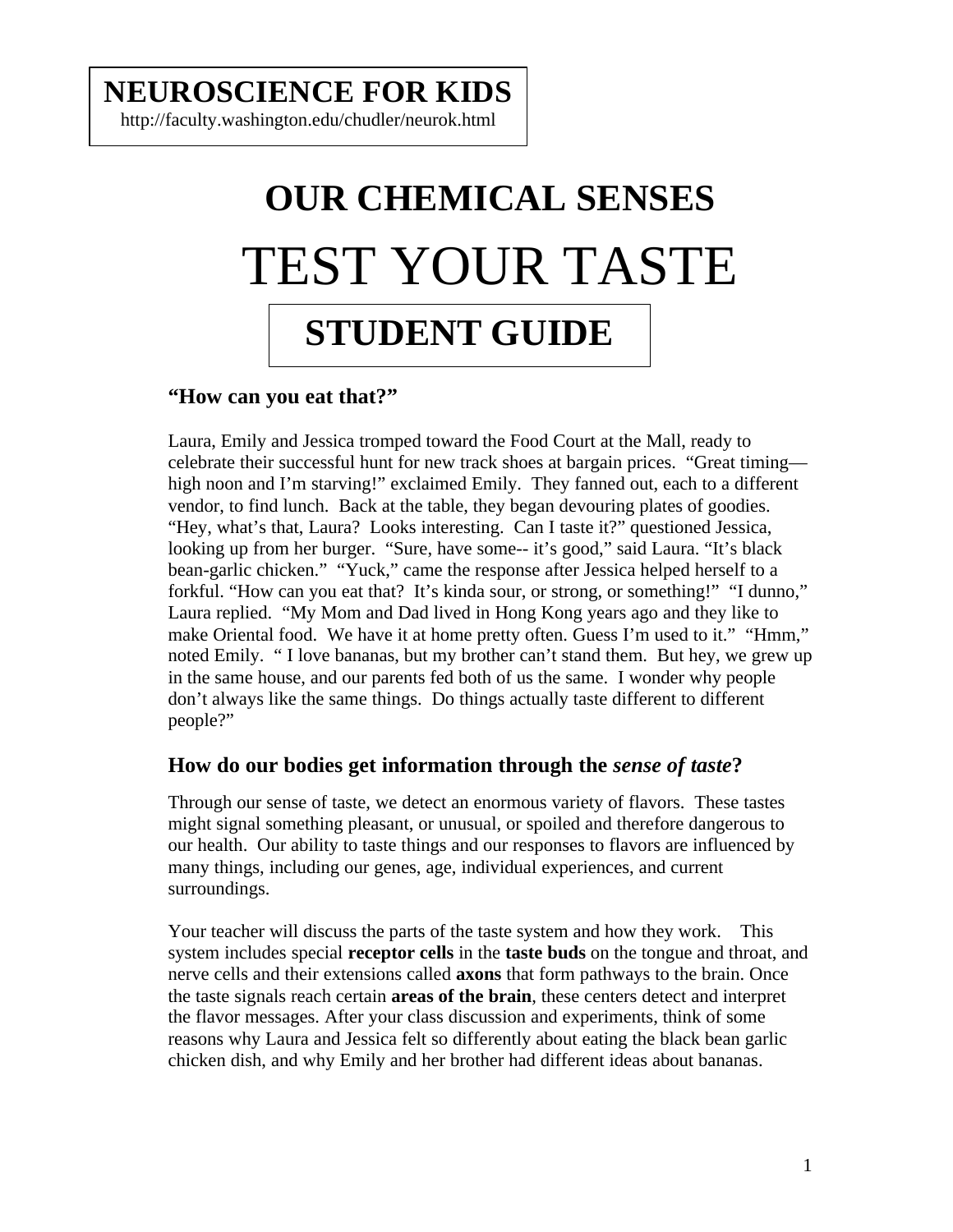# **TEST YOUR TASTE CLASS EXPERIMENT**

### **LAB QUESTION**

### **PREDICTIONS**

### **SUPPLIES**

**cubes of food,** supplied by your teacher **plastic forks** for tasting food cubes **paper** for recording results **blindfolds** or glasses with opaque tape on the lenses

### **PROCEDURE**

- 1. Write the **Lab Question** and then write your predictions in the boxes above.
- 2. Follow all **safety procedures** your teacher recommends.
- 3. Tell your teacher if you have any **food allergies or sensitivities**.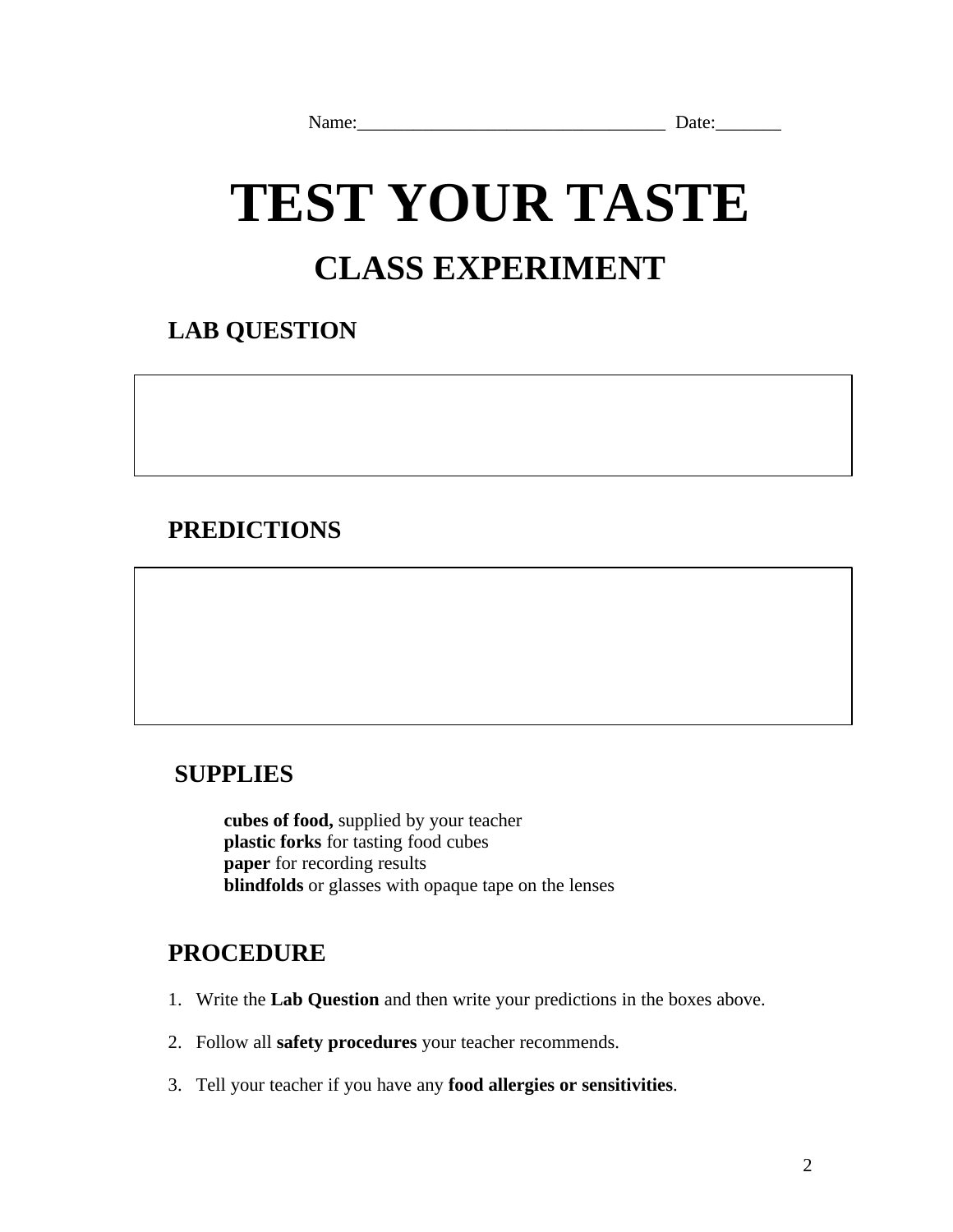- 4. Do not share utensils.
- 5. Follow your teacher's instructions for choosing **data recorders and subjects** for your group. Let your teacher know if you do not want to be a subject.
- 6. Choose five food items, or a number your teacher suggests, and be sure the subject does not see them. Give the subject **opaque glasses or a blindfold**, and have the person hold his or her nose.
- 7. Give the subject one food cube on a plastic fork to eat while **holding his or her nose**, and ask for the name of the food. Record whether the answer was correct or incorrect alongside the name of the item. Continue with the remaining food items. The subject may want a small drink of water between tastes.
- 8. After this first experiment, repeat the food samples while the subject **does not hold his or her nose**, but **does** wear a blindfold. Write the names of the foods the subject gives you.
- 9. When you finish, be sure to clean up your lab area.

### **DATA AND OBSERVATIONS**

- Your teacher will ask the data recorders to write your results in a class chart on the board.
- Use the class results to calculate the **percentage** of food items correctly identified in the two experiments: with and without the subject smelling. Make a chart in the following form:

#### **Percent correct identifications**

|           | Without smell | With smell |
|-----------|---------------|------------|
| Food item | $\%$ )        | $\%$ )     |
| Food item | $\%$          | $\%$       |

• Write down any other interesting things you noticed while doing this experiment.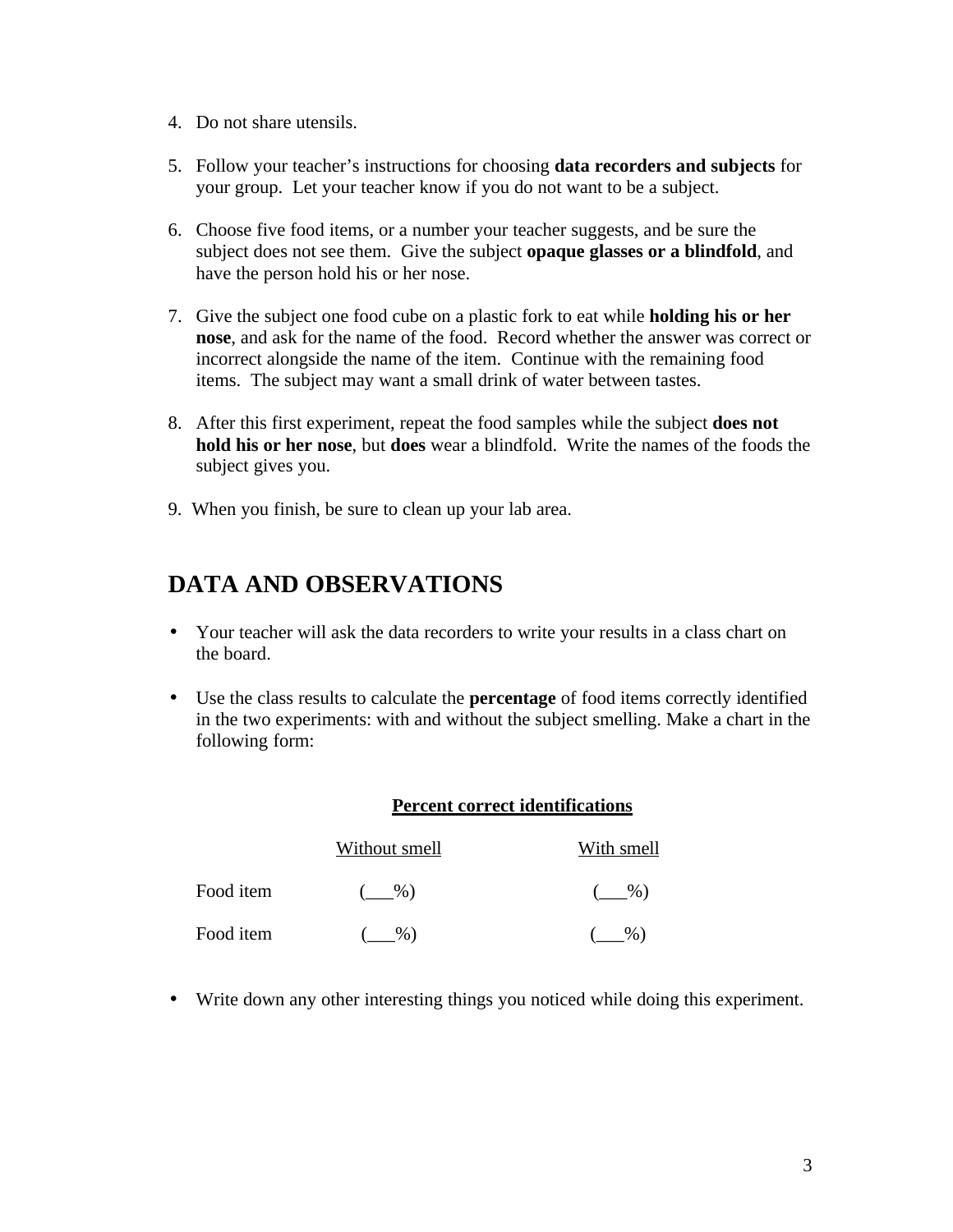### **ANALYSIS: THINK ABOUT IT!**

1. In your group, did subjects identify more foods correctly with or without holding their noses? How can you explain this?

2. How do your group results compare with the results of the whole class?

3. Were there certain foods that were difficult for everyone to identify? If so, what could be some reasons for this?

4. How does information from taste receptors in the mouth get to the brain? Draw a simple diagram.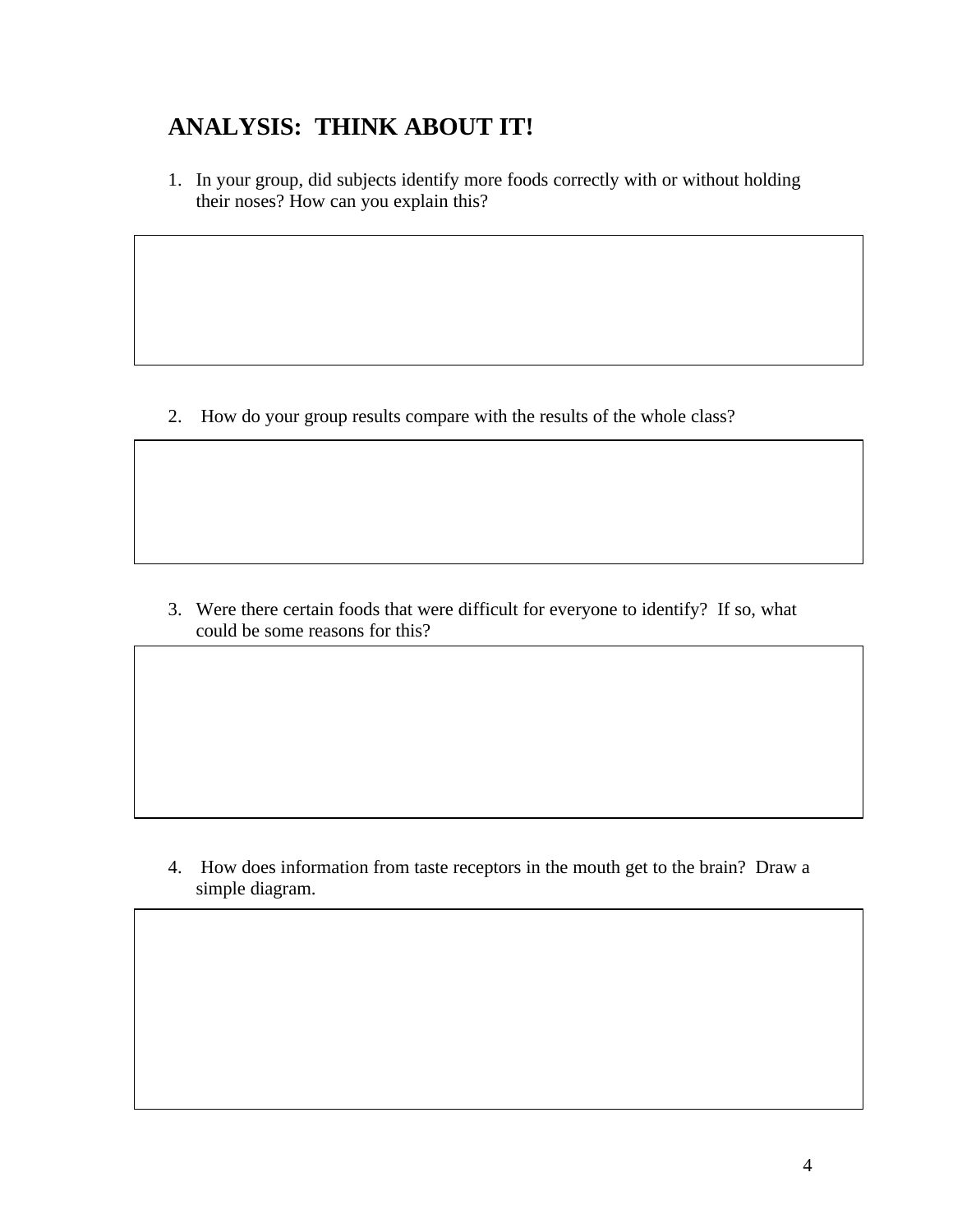## **CONCLUSIONS**

How was the Lab Question answered in your experiment?

List three findings you think are important from today's experiment. Were you surprised by anything you found?

How could you improve this experiment?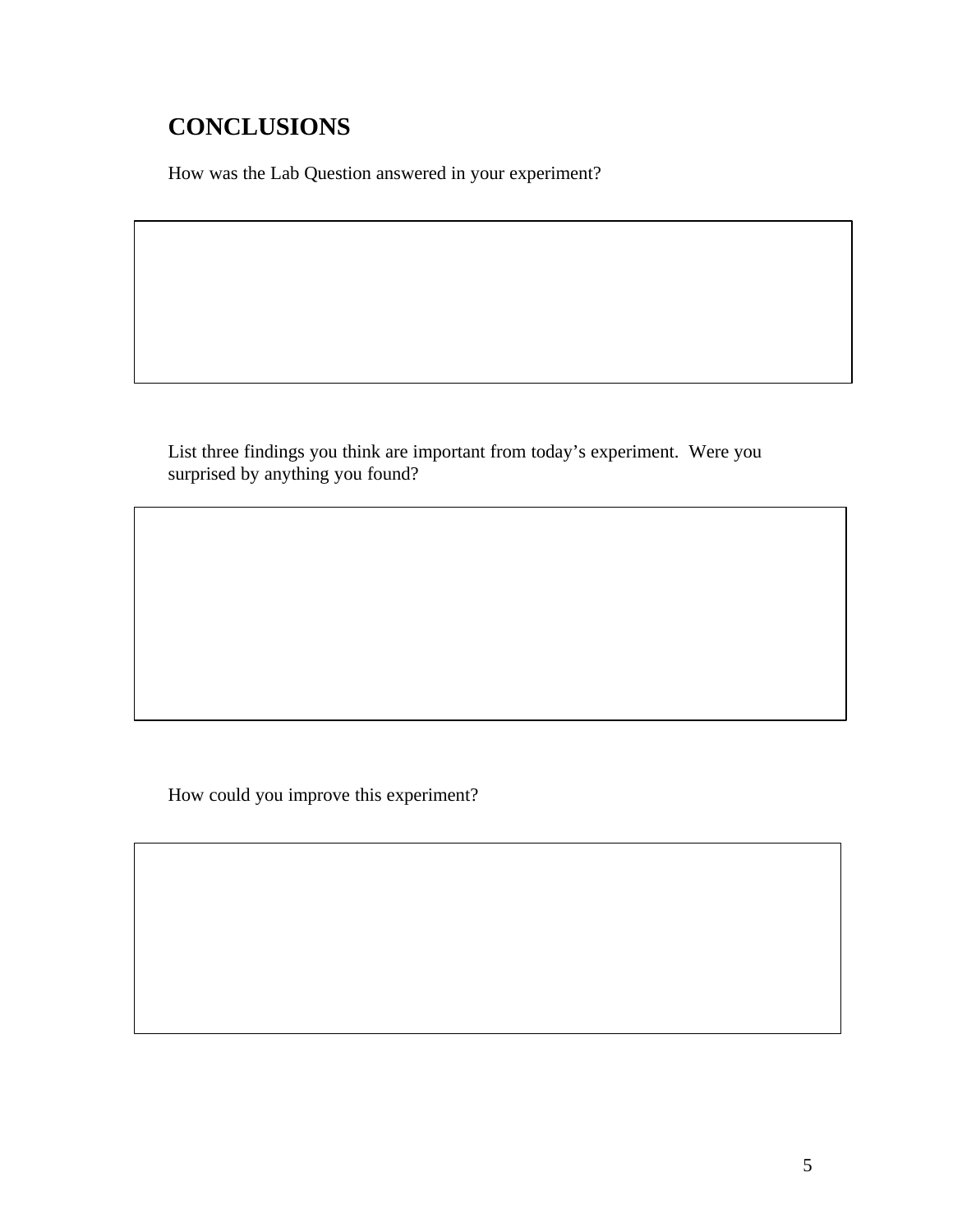# **TEST YOUR TASTE**

# **DESIGNING AN EXPERIMENT**

### **WHAT ELSE CAN WE FIND OUT ABOUT THE SENSE OF TASTE?**

You can use what you have learned about the sense of taste to develop your own experiment. Investigate the lab supplies your teacher has set out for this activity and brainstorm with the class or your group to think about what you can find out with these materials. For example, can you think of ways to **interfere** with the taste receptors or the nerves that send information to the taste centers in the brain? Are there some flavors you can identify whether or not you hold your nose? Memories are often associated with tastes. Can you think of a way to find out about different memories that people associate with flavors?

### **HOW CAN YOU DESIGN A GOOD EXPERIMENT?**

In designing experiments to answer questions like these, keep in mind what a successful investigator must do:

- Ask a **very specific question**: not, for example, "Can I interfere with the sense of taste?" but rather, "If I mix two foods or liquids together, will a person be able to identify the components?" It's good to have the general question in mind, but ask a narrow question for each experiment.
- Be sure you understand the **control condition** for your experiment, and then **change only one thing, or variable,** in the experiment.
	- For example, in your Class Experiment, the **control condition** was tasting food without smelling it, and the variable was smell, which was changed in the next experiment.
	- Some new experiments are control experiments, and you may not have time to change a variable for another experiment. For example, you may test a person's ability to identify solutions of four of the basic tastes while not using the sense of smell. In the next experiment you would test the same materials on the same subjects (control conditions) but would not have them hold their noses, so smell would be the variable.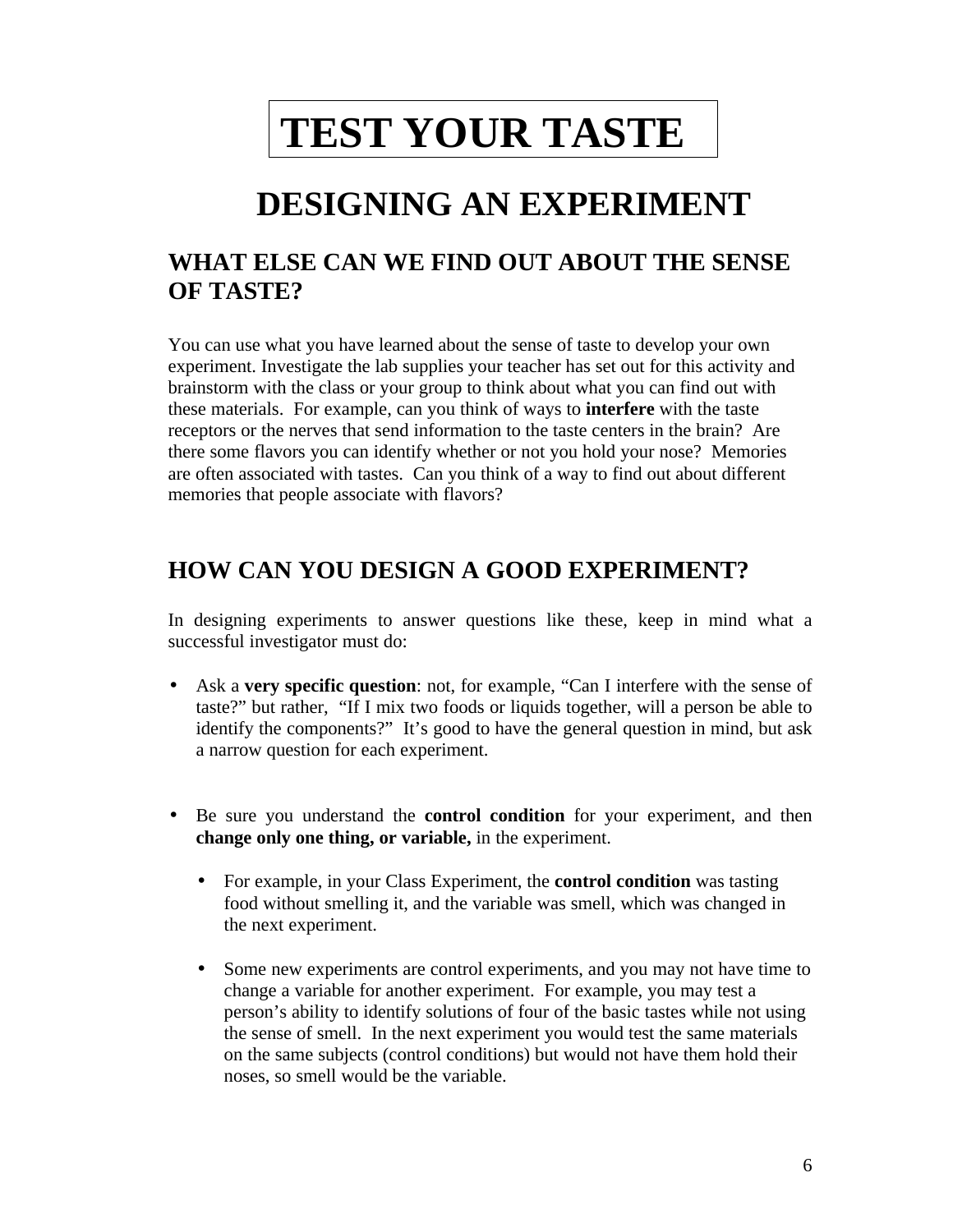- Researchers try to change only one variable in an experiment after they define the control conditions. Sometimes this is difficult, but at least they must be aware of other variables and think about what effects they might have.
- Use the Worksheet (next page) to write down your new lab question, your predictions, and the steps in your procedure. Follow the general plan of the Class Experiment.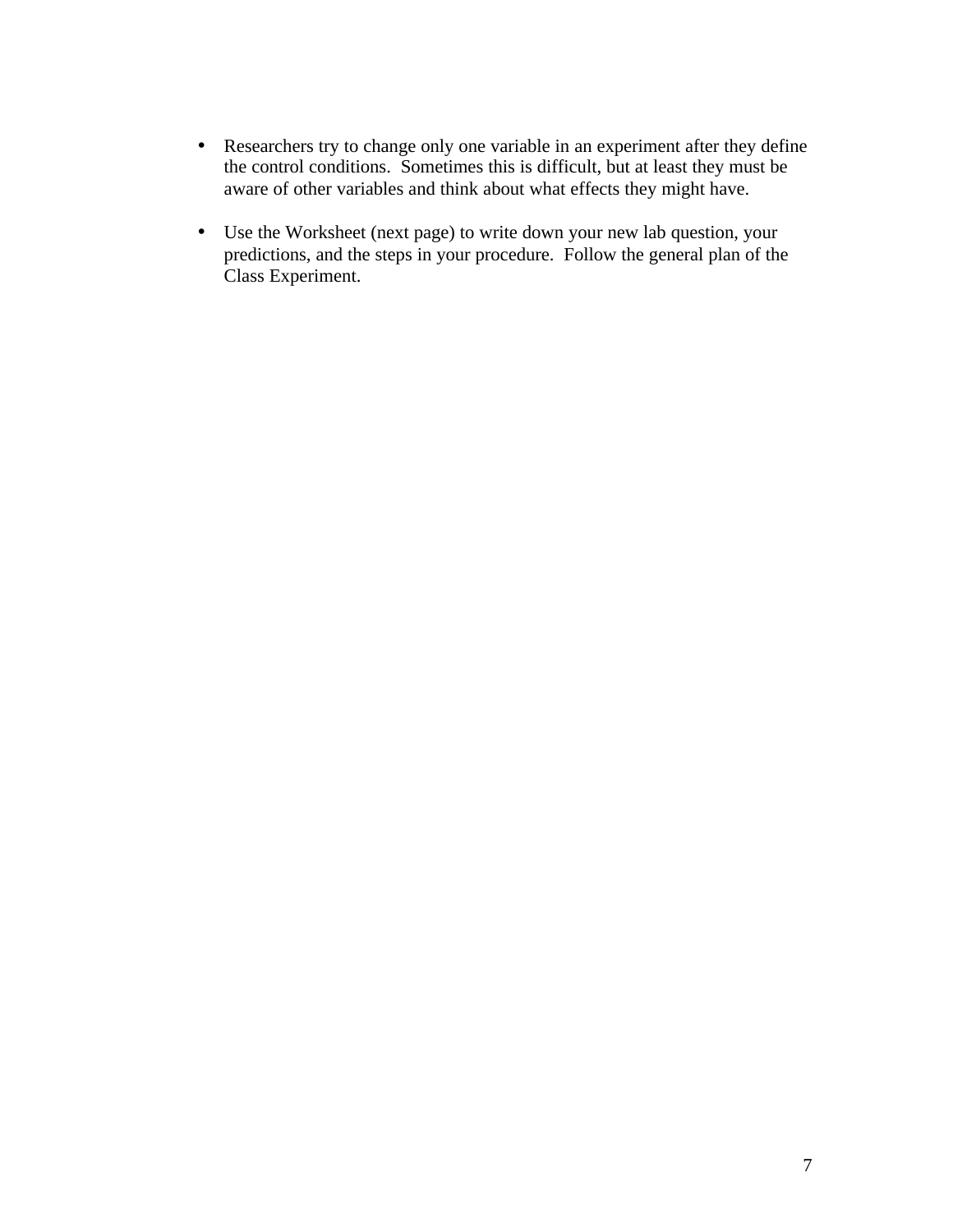Name: Date:

# **TEST YOUR TASTE**

## *TRY YOUR OWN EXPERIMENT*

## **LAB QUESTION**

### **PREDICTIONS**

### **PROCEDURE**

- 1. After you brainstorm ideas for your experiment, each group should agree upon and write a Lab Question in the box above.
- 2. Write predictions for the answer to your question in the box above.
- 3. List the steps you will take to perform your experiment. (Use as many steps as you need) Include a list of supplies:
- 4. Figure out what the control conditions for your experiment will be, and whether your experiment is one that sets control conditions, one that tests a new variable, or both.
- 5. Try to change only one variable.
- 6. Design a data sheet or table to record your results.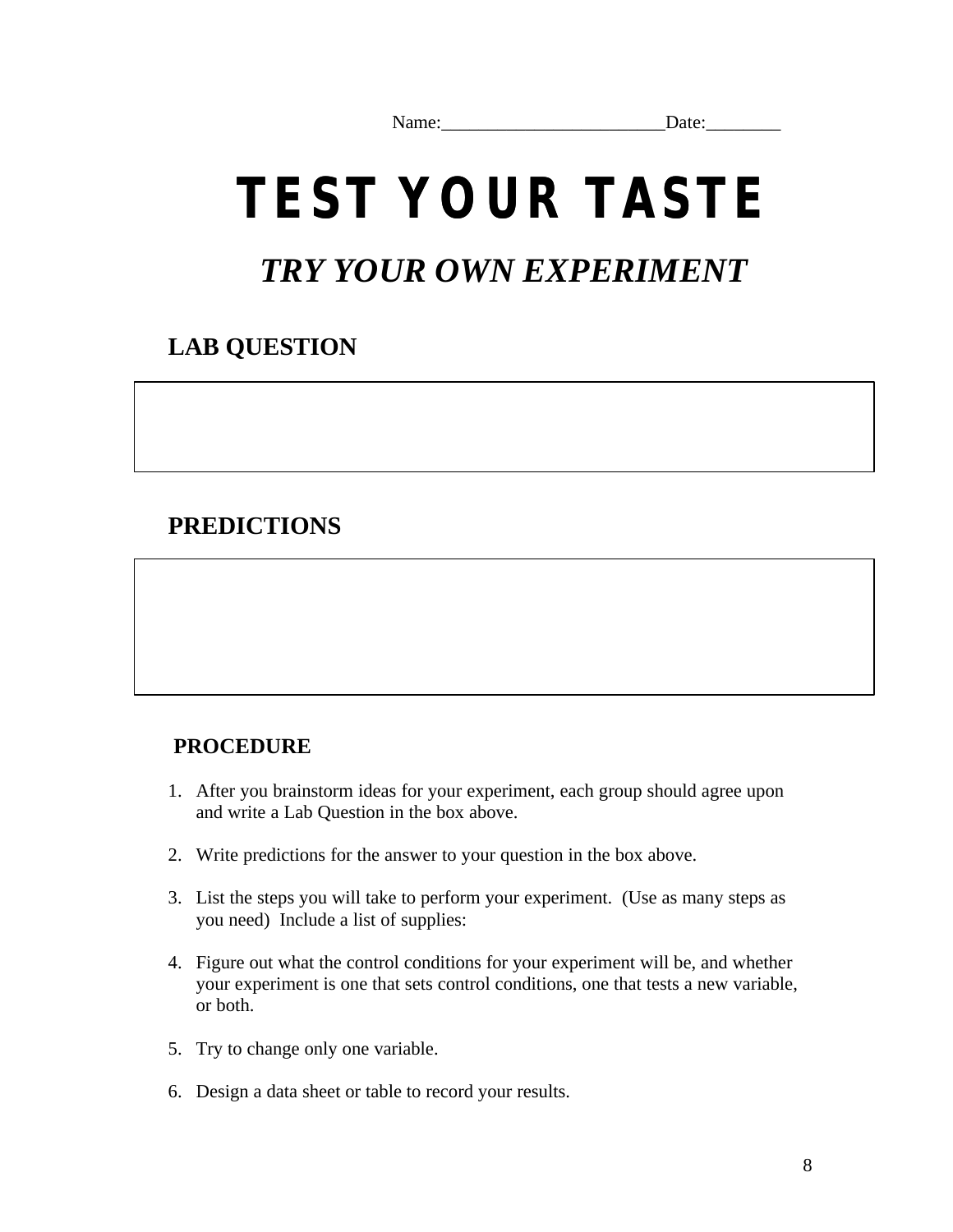- 7. Get your teacher's OK before beginning your experiment.
- 8. Clean up the lab when you finish.

### **DATA AND OBSERVATIONS**

Your teacher will give you **supplies** for your new experiment.

In addition to recording taste data, write down other observations, such as what worked well and what didn't, problems with supplies, or whether people in the group had disagreements.

### **ANALYSIS: THINK ABOUT IT!**

1. What is the control condition for your experiment?

2. What did you change or add for your new experiment? Did you change only one variable?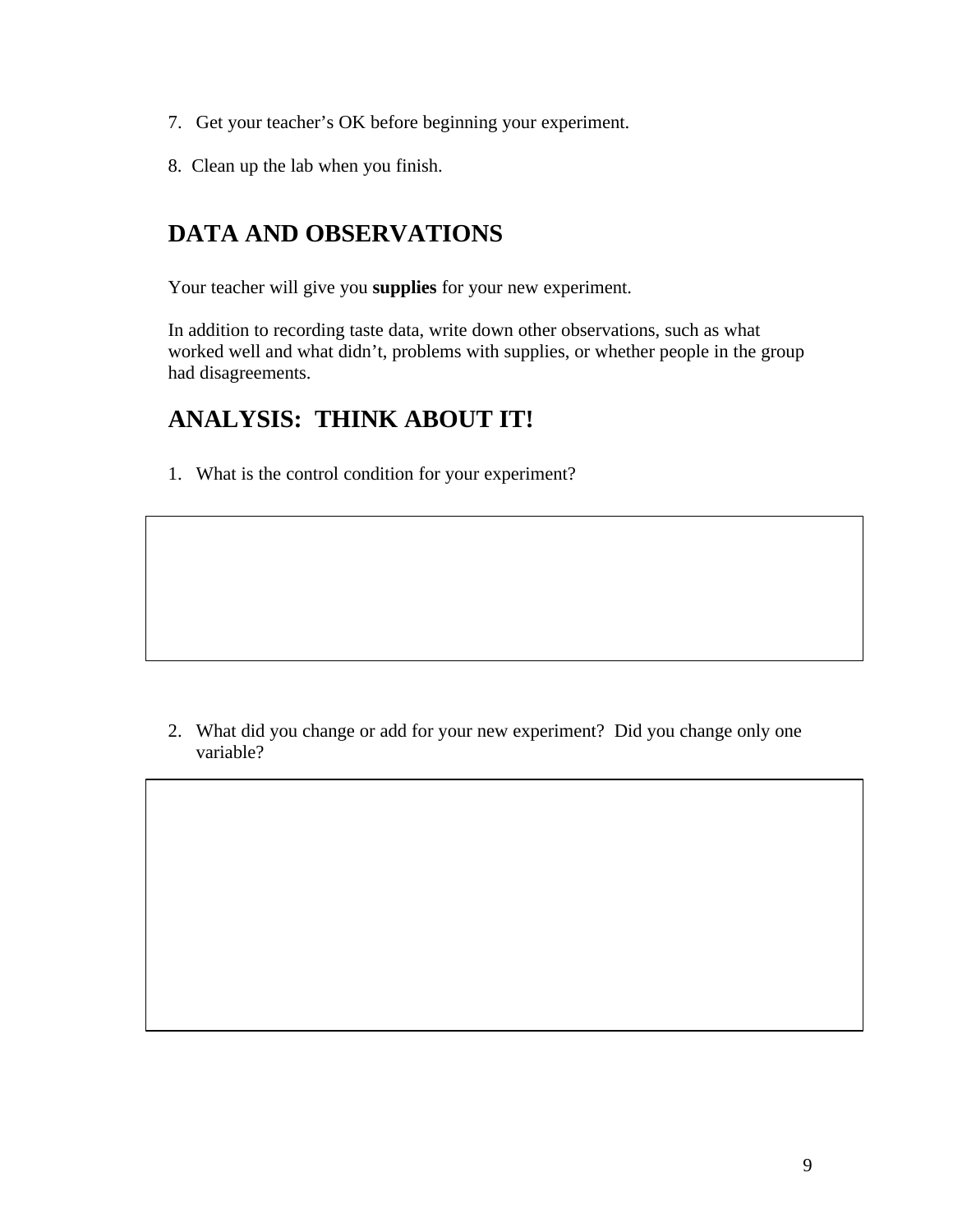3. What tastes do not depend on the sense of smell; that is, they taste the same whether or not you hold your nose while tasting?

4. What are some reasons why the same flavor can mean different things and bring up contrasting memories for different people? Use your ideas to discuss the Scenario about Laura, Jessica, and Emily.

5. If your new experiment mixed two food materials together, do you think the taste messages interfered with each other in the mouth and nose, or in the brain? Why?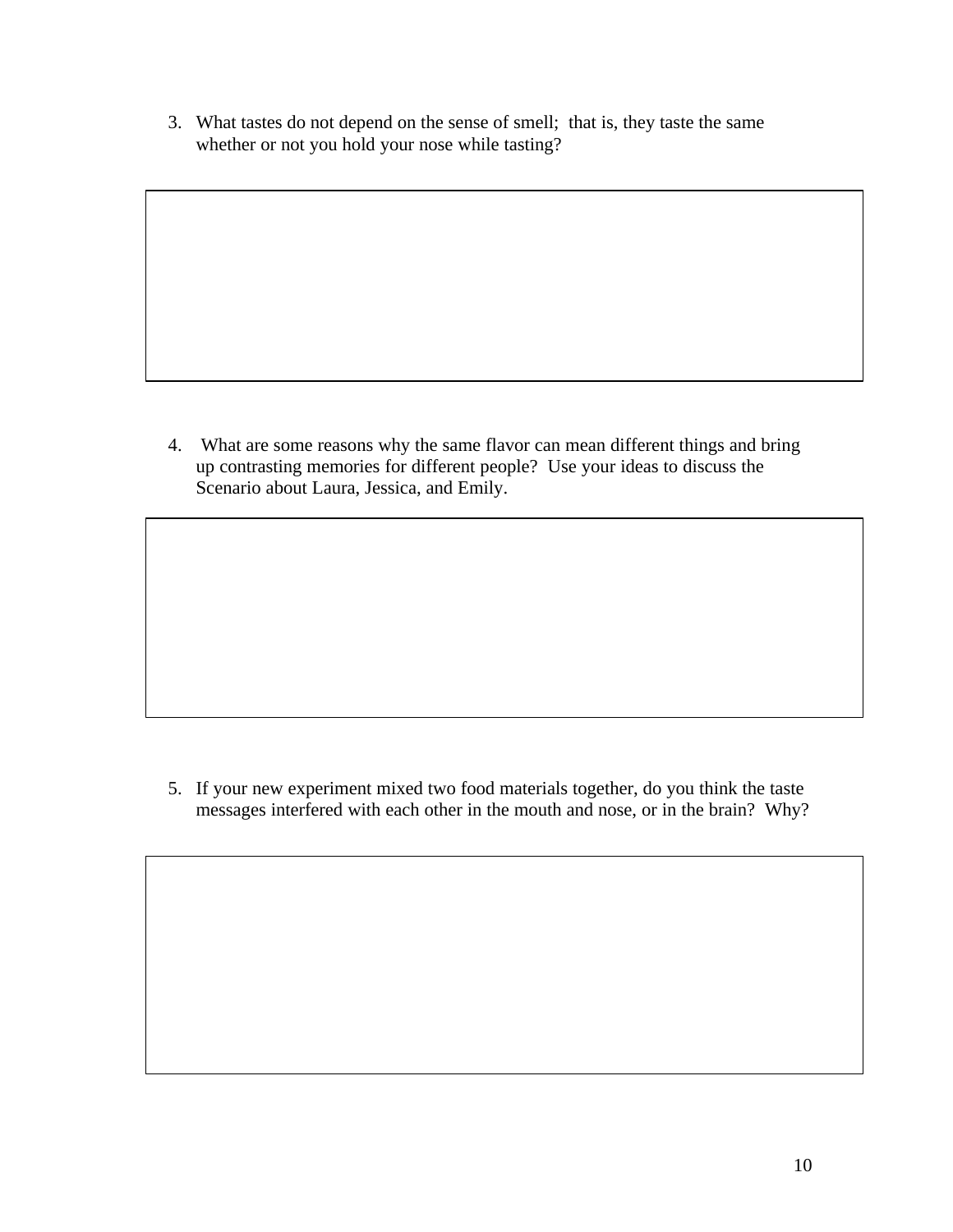## **CONCLUSIONS**

How did your results answer your Lab Question?

How certain are you of your conclusions? Would you need more evidence to convince yourself or others that your conclusions are right?

What are some other ideas for experiments on the sense of taste?